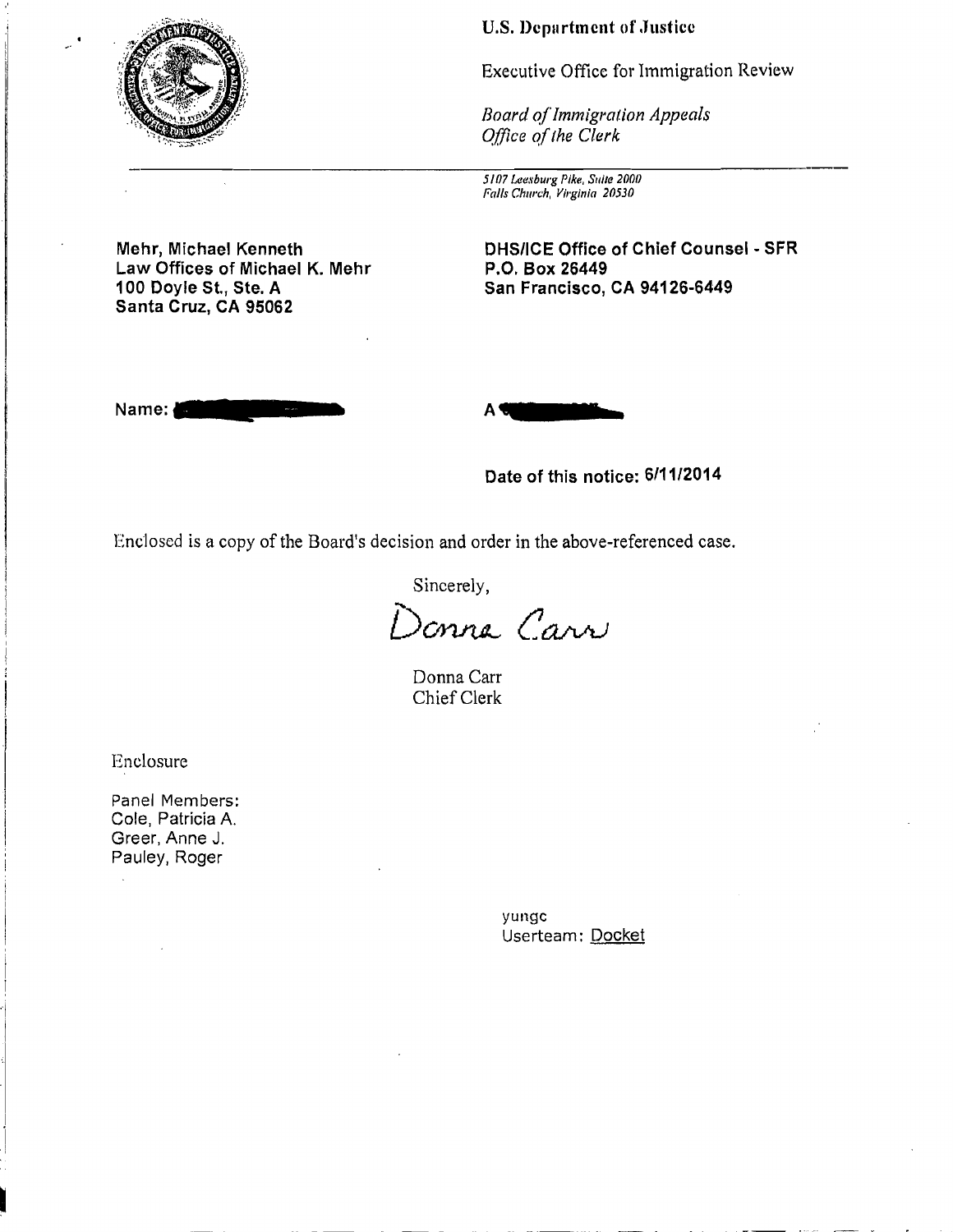Executive Office for Immigration Review

 $\mathbf{I}$ 

Falls Church, Virginia 20530 File: San Francisco, CA Date: JUN **112014** In  $re_{\mathbf{z}}$ IN REMOVAL PROCEEDINGS APPEAL ON BEHALF OF RESPONDENT: Michael Kenneth Mehr, Esquire CHARGE: Notice: Sec. 212(a)(6)(A)(i), I&N Act [8 U.S.C. § 1182(a)(6)(A)(i)] -Present without being admitted or paroled (sustained)

> Sec.  $212(a)(2)(A)(i)(I), I\&N$  Act [8 U.S.C. § 1182(a)(2)(A)(i)(I)] -Crime involving moral turpitude (not sustained)

APPLICATION: Deferral of removal under the Convention Against Torture

The respondent, a native and citizen of Mexico, appeals the December 10, 2013, decision of the Immigration Judge denying his application for protection under the Convention Against Torture (CAT), 8 C.F.R. §§ 1208. 16(c), 1208.17. The Department of Homeland Security (DHS) has not responded. The appeal will be sustained.

We review findings of fact for clear error, but questions of law, discretion, and judgment, and all other issues in appeals, de novo. 8 C.F.R. §§ 1003.l(d)(3)(i), (ii). Because the application was filed after May II, 2005, it is subject to the provisions of the REAL ID Act of 2005. Whether an applicant for relief under the CAT has met his or her burden of establishing that it is more likely than not that he or she would be tortured if removed to the proposed country of removal is a finding of fact subject to clear error review. *Ridore v. Holder*, 696 F.3d 907 (9th Cir. 2012) (ruling that the Board reviews under the "clearly erroneous" standard the Immigration Judge's determinations regarding likelihood of future events, for purposes of eligibility for relief under the CAT).

To prevail on a, claim for protection under the CAT, an alien must show that, more likely than not, he will be tortured upon his removal from the United States. 8 C.F.R. § 1208.l7(a). For an act to constitute "torture" it must (1) cause severe physical or mental pain or suffering, (2) be intentionally inflicted, (3) be inflicted for a proscribed purpose, (4) be inflicted by or at the instigation of or with the consent or acquiescence of a public official who has custody or physical control of the victim, and (5) cannot arise from lawful sanctions. 8 C.F.R. § 1208.l8(a). If the CAT claim relies on a series of suppositions, the petitioner must demonstrate that each hypothetical event in the chain is more likely than not to occur. *See Matter of J-F-F-*, 23 I&N Dec. 912, 917-18 & n.4 (A.G. 2006). It is a respondent's burden to show that he more likely than not will be tortured by or "at the instigation of or with the consent or acquiescence of a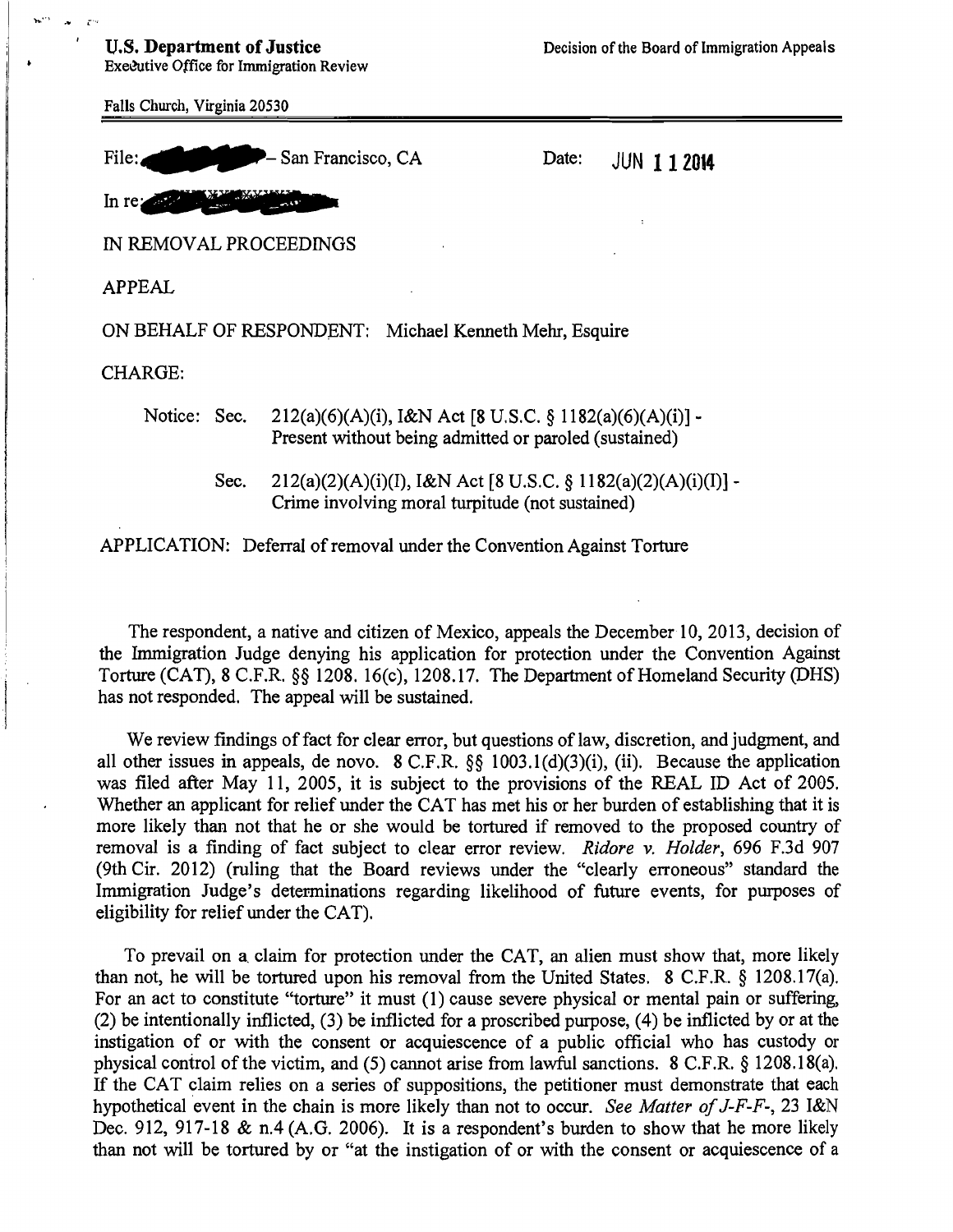i ' ll.

..... '.

public official or other person acting in an official capacity" upon removal. *See* 8 C.F.R. §§ 1208.16(c)(2) and 1208.18(a); see also Wakkary v. *Holder*, 558 F.3d 1049, 1067–68 (9th Cir. *2009); Arteaga* v. *Mukasey,* 511 FJd 940, 948 (9th Cir. 2007); *Kamalthas* v. *INS,* 251 F.3d 1279 (9th Cir. 2001); *Matter ofY-L-. A-G-* & *R-S-R-,* 23 I&N Dec. 270 (A.G. 2002).

The respondent's credibility is not at issue, and the Immigration Judge's decision sets forth the documentary and testimonial evidence (1.1. at 4-6). The respondent fears torture because of an imputed gang affiliation (LJ. at 4; Tr. at 55-56). The respondent denies gang membership and has no gang tattoos, although he was arrested for a fight during custody with an individual wearing a symbol for the Norteños gang (I.J. at 4-5; Tr. at 61-64).<sup>1</sup> Immigration Customs and Enforcement publicly classified the respondent as a member of the Nortefio gang, housing him in a segregated area, labeled "Norteños," in detention and seating him with Norteño gang members when transported (I.J. at 5; Tr. at 59, 70-71). The Norteflos are segregated from its rival gang, the Surefios (I.J. at 4; Tr. at 68-69). He stated that if he is removed to Mexico he will be harmed or killed by the Sureflos or by Mexican law enforcement in collusion with the Sureflos (I.J. at 4; Tr. at 57, 60, 74).

In support of his claim, the respondent presented testimony and a written report from Harold Campbell, Ph.D., whom the court recognized as an expert regarding Mexican street gangs (I.J. at 5-6; Tr. at 85-100; Exh. 4 at 4-19,20-30). He stated that because the respondent has been identified as a member of the Norteños by the United States Government and that many other detainees know that the United States Government considers him a member of this criminal organization, he will be considered a member of the Nortefios (Exh. 4 at 24). He testified that the respondent's mere identification as a Norteño renders him a target of the Sureños, who are associated with a notorious drug cartel. Dr. Campbell testified that the Surefios and the drug cartel have purchased or intimidated Mexican law enforcement to cooperate in their criminal endeavors (1.1. at 6; Tr. at 91, 92, 94; Exh. 4 at 25-26).

The Immigration Judge clearly erred in finding that the applicant had not met his burden of demonstrating that it is more likely than not that he will be tortured upon his removal from the United States (I.J. at 7). The Immigration Judge determined that the respondent's fear is in the nature of speculation, based on a series of assumptions, relying on *Matter ofJ-F-F-, supra.* The Immigration Judge stated that the respondent "assumes he will be identified as a member of the Nortefio street gang" (1.J. at 6-7). However, the respondent has presented evidence, undisputed by the DHS, that the Federal Government and at least one local government in the United States have identified him as a member of the Norteño gang and have done so in the presence of rival gang members. The Immigration Judge stated that the respondent's claim also rests on the assumption that the gang members and drug cartels have the cooperation of the Mexico law enforcement agencies (1.J. at 7).

Unrebutted evidence presented by the respondent's expert witness indicates that Mexican law enforcement agencies have been intimidated and bribed into cooperating with the Sureños and its

The Immigration Judge did not make a finding of fact regarding whether the respondent actually has a gang affiliation. *See, e.g.,* Tr. at 78 referencing the respondent receiving a "gang enhancement" during his sentencing for the fight (Tr. at 78). The result in this case would not change under either scenario.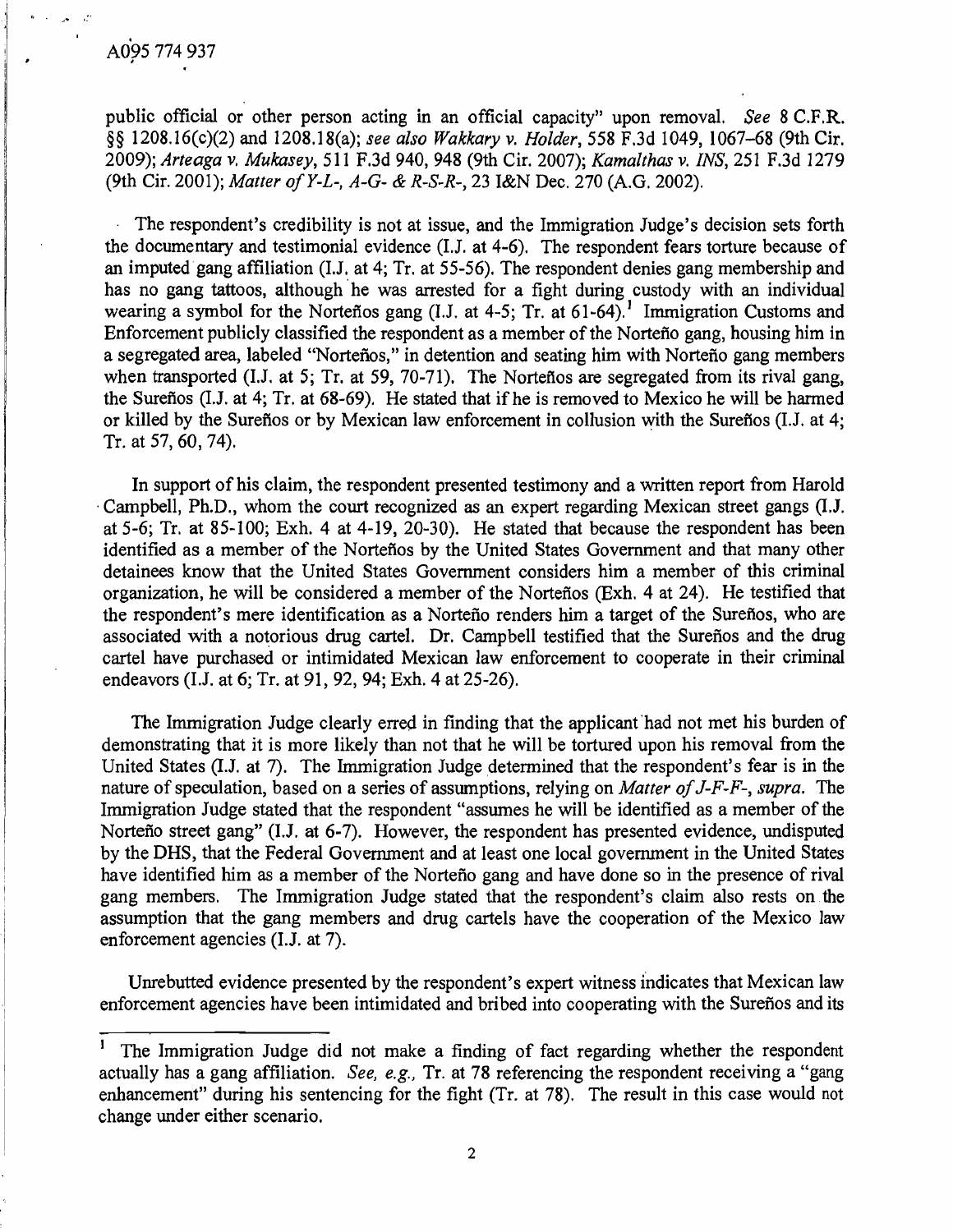affiliated drug cartel. An Immigration Judge can reject an expert opinion, or give it less weight, if it is not in accord with other information in the record or if it is in any way questionable. In the present matter, neither the Immigration Judge nor the DHS attorney questioned the credentials of the expert, took issue with his knowledge, or otherwise found reason to doubt the veracity of his testimony. Moreover, the Immigration Judge did not refer to any information in the record that controverted the testimony of the respondent or Dr. Campbell. Thus, we will vacate the Immigration Judge's decision and remand the record so that the required background and security checks may be completed. Moreover, the Immigration Judge clearly erred in finding that the respondent conceded that he could be safe if he relocated to another territory of Mexico (I.J. at 7), as the record does not support such a finding (Tr. at 109-13; Exh. 4 at 25).

The Immigration Judge further found that the respondent assumes that other vigilante or criminal groups would seek to harm him on the basis that he is a Nortefio or an Americanized Mexican (I.J. at 7). Although this last scenario may be based on an assumption, it is not part of a "chain of events" as indicated in *Matter of J-F-F-, supra.* Under the particular circumstances and evidence in this case, notably that which has not been challenged by the DHS, we find the respondent has met his burden of proof under the Act.

Accordingly, the respondent's appeal will be sustained, and the respondent is eligible for protection under the CAT.

ORDER: The respondent's appeal is sustained.

FURTHER ORDER: Pursuant to 8 C.F.R. § 1003.l(d)(6), the record is remanded to the Immigration Judge for the purpose of allowing the DHS the opportunity to complete or update identity, law enforcement, or security investigations or examinations, and further proceedings, if necessary, and for the entry of an order as provided by 8 C.F.R. § 1003.47(h).